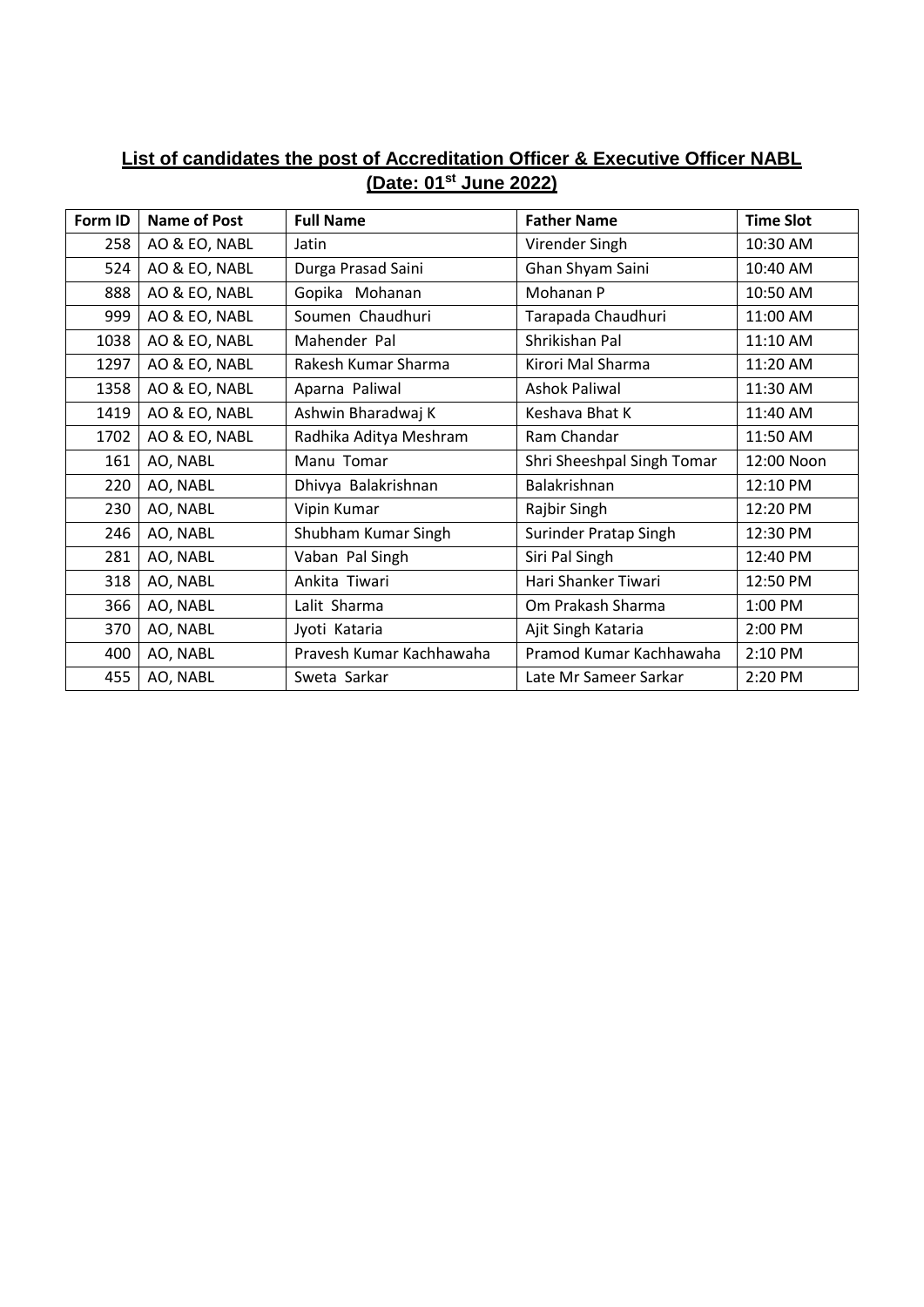## **List of candidates the post of Accreditation Officer NABL (Date: 02nd June 2022)**

| Form ID | Name of Post | <b>Full Name</b>              | <b>Father Name</b>             | <b>Time Slot</b> |
|---------|--------------|-------------------------------|--------------------------------|------------------|
| 461     | AO, NABL     | Monica Kunwar                 | Devendra Singh Kunwar          | 10:30 AM         |
| 465     | AO, NABL     | Dhruv Kumar Mishra            | Rajesh Kumar Mishra            | 10:40 AM         |
| 532     | AO, NABL     | Shivani Kamboj                | Ashok Kumar                    | 10:50 AM         |
| 549     | AO, NABL     | Chayanika Gupta               | Subhash Chandra Gahlaut        | 11:00 AM         |
| 559     | AO, NABL     | Ankit Katiyar                 | Anil Katiyar                   | 11:10 AM         |
| 571     | AO, NABL     | Sunal Kewat                   | Mukesh Prasad                  | 11:20 AM         |
| 583     | AO, NABL     | Yashpal Sing                  | <b>Murari Sing</b>             | 11:30 AM         |
| 606     | AO, NABL     | Payal Priti                   | <b>Bikas Chandra Choudhary</b> | 11:40 AM         |
| 700     | AO, NABL     | Saurabh Kumar                 | Dinesh Kumar                   | 11:50 AM         |
| 702     | AO, NABL     | Sameer Shashikant Patel       | Shashikant Patel               | 12:00 Noon       |
| 753     | AO, NABL     | Rakesh Kumar Singh            | Rajesh Kumar                   | 12:10 PM         |
| 764     | AO, NABL     | Divya Gupta                   | Dilip Kumar Gupta              | 12:20 PM         |
| 823     | AO, NABL     | Boddu Murali Kishore          | <b>B Sitha Rama Murthy</b>     | 12:30 PM         |
| 910     | AO, NABL     | <b>Tushar Bhanudas Erande</b> | <b>Bhanudas</b>                | 12:40 PM         |
| 966     | AO, NABL     | Anvesh Adicharla              | Adicharla Ramesh               | 12:50 PM         |
| 1074    | AO, NABL     | Tripurari Sri Satya           | Tripurari Subbarao             | 1:00 PM          |
| 1109    | AO, NABL     | Kuwar Ashish Singh            | Harikesh Singh                 | 2:00 PM          |
| 1113    | AO, NABL     | Vemula Venkata Mani Kumar     | Brahmaji Rao                   | 2:10 PM          |
| 1184    | AO, NABL     | Jagdish Chander               | Ghanshyam                      | 2:20 PM          |
| 1226    | AO, NABL     | Piraji Namdev Kubade          | Namdev                         | 2:30 PM          |
| 1227    | AO, NABL     | Karli Sreenivasulu            | K P Eraiah                     | 2:40 PM          |
| 1235    | AO, NABL     | Naresh Sriram                 | S Satyanarayana                | 2:50 PM          |
| 1298    | AO, NABL     | Prashant Laxman Katare        | Laxman                         | 3:00 PM          |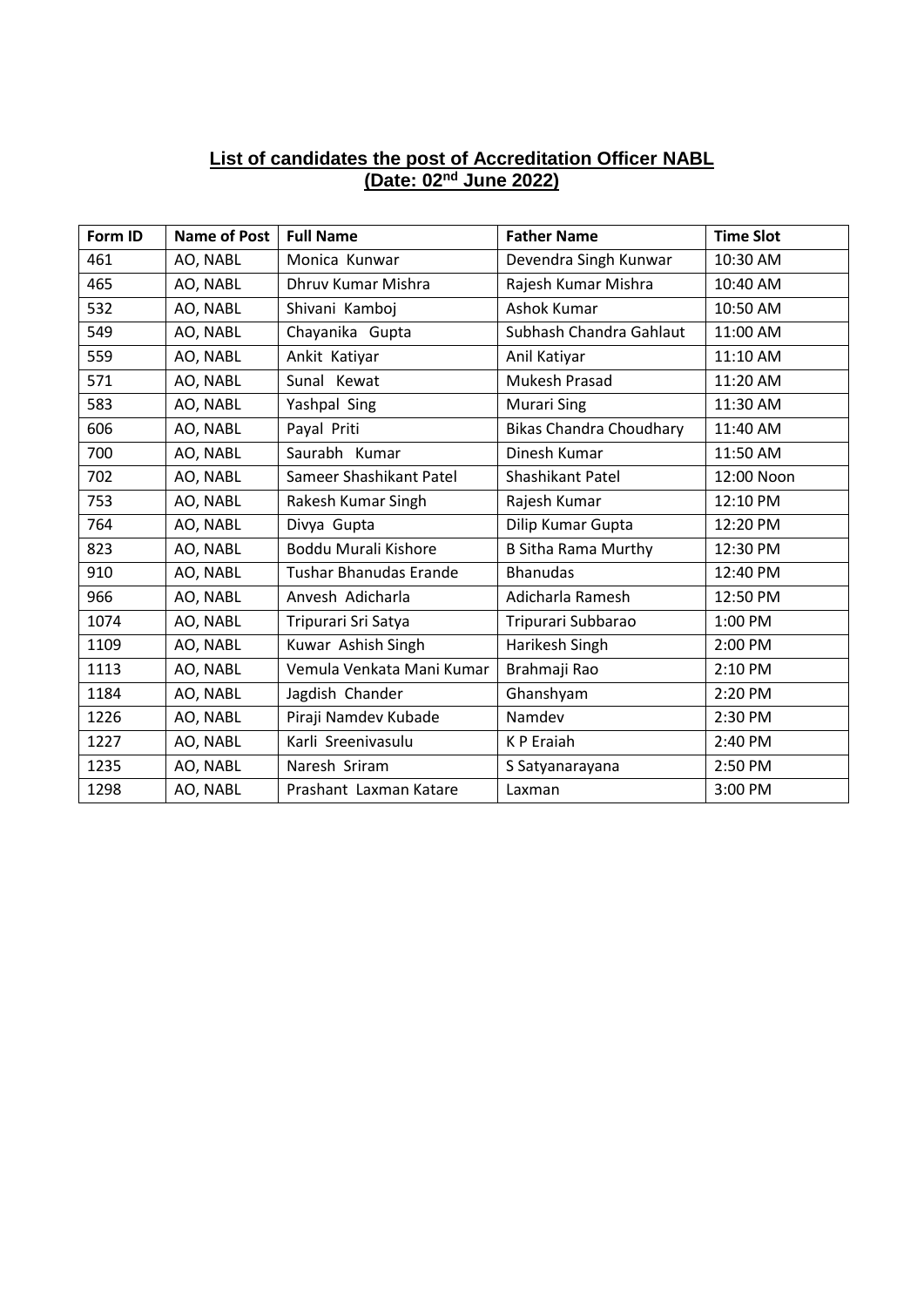## **List of candidates the post of Accreditation Officer & Executive Officer NABL (Date: 03rd June 2022)**

| Form ID | <b>Name of Post</b> | <b>Full Name</b>        | <b>Father Name</b>      | <b>Time Slot</b> |
|---------|---------------------|-------------------------|-------------------------|------------------|
| 1330    | AO, NABL            | Tanneeru Gopinath       | Tanneeru Mastanrao      | 10:30 AM         |
| 1383    | AO, NABL            | Balram Balram           | Ram Mehar               | 10:40 AM         |
| 1408    | AO, NABL            | Neema Kumari Jha        | Abhay Kumar Jha         | 10:50 AM         |
| 1420    | AO, NABL            | Deepak Kumar Sharma     | Rishi Kumar Sharma      | 11:00 AM         |
| 1423    | AO, NABL            | Kushaldeep Kaur         | <b>Balbir Singh</b>     | 11:10 AM         |
| 1428    | AO, NABL            | Dharmendra Kumar        | Punyadev Singh          | 11:20 AM         |
| 1439    | AO, NABL            | Vinit Maheshwari        | Omprakash Maheshwari    | 11:30 AM         |
| 1464    | AO, NABL            | Anu Sharma              | Vinod Kumar Sharma      | 11:40 AM         |
| 1465    | AO, NABL            | Ashutosh Kumar Pathak   | Rajendra Nath Pathak    | 11:50 AM         |
| 1466    | AO, NABL            | Jayakumar D             | Durairaj J              | 12:00 Noon       |
| 1516    | AO, NABL            | Saket Kumar             | Anil Kumar              | 12:10 PM         |
| 1550    | AO, NABL            | Ravinder Kumari         | Rajpal                  | 12:20 PM         |
| 1569    | AO, NABL            | Bhupendra Singh Parihar | Amrit Singh Parihar     | 12:30 PM         |
| 1591    | AO, NABL            | Supriya Rai             | Sanjay Kumar Rai        | 12:40 PM         |
| 1635    | AO, NABL            | Mohd Ahmad Baig         | Mohd Aslam Baig         | 12:50 PM         |
| 1648    | AO, NABL            | Shweta Singh            | Ravindra Pratap Singh   | 1:00 PM          |
| 1682    | AO, NABL            | Naman Sharma            | Rajendra Prasad Sharma  | 2:00 PM          |
| 209     | EO, NABL            | Rohit Dhananjay Dalal   | Dhananjay Dalal         | 2:10 PM          |
| 216     | EO, NABL            | Nilesh Kumar Singh      | Sailesh Kumar Singh     | 2:20 PM          |
| 300     | EO, NABL            | Preeti Kumari           | Jogendra Parsad         | 2:30 PM          |
| 365     | EO, NABL            | Ankita Goswami          | Virendra Prasad Goswami | 2:40 PM          |
| 448     | EO, NABL            | Nethravathi M           | Mahadevappa S           | 2:50 PM          |
| 462     | EO, NABL            | Aanchal Swami           | Arun Swami              | 3:00 PM          |